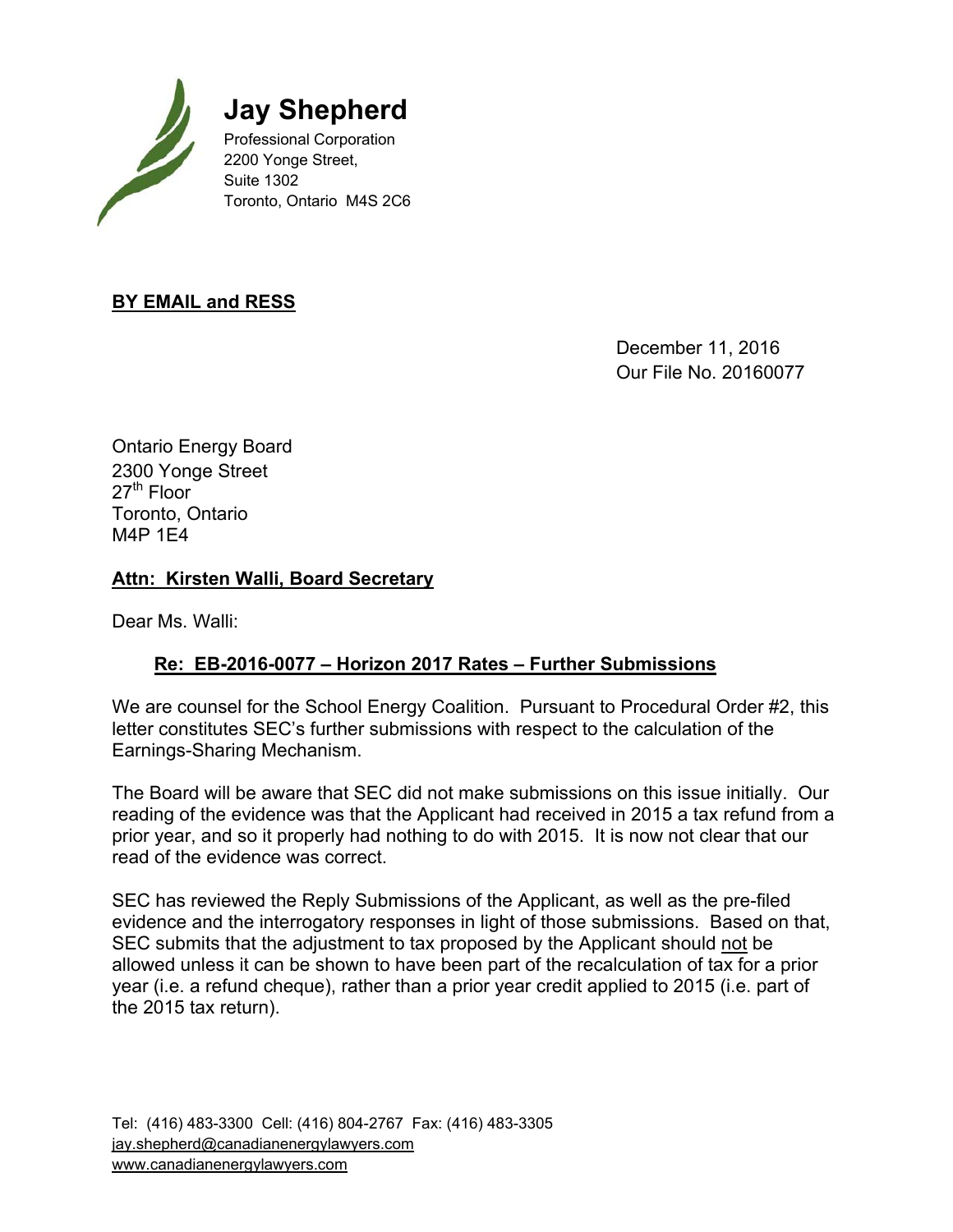# **Jay Shepherd Professional Corporation**

However, in our view the issue is both unique, and difficult, and it is not clear to us whether the Board has sufficient evidence on which to reach a decision on this point.

To assist the Board, we offer the following submissions:

- 1. *The Settlement Agreement.* The Settlement Agreement does not provide for adjustments for out of period tax impacts. On this point, OEB Staff is correct. However, it is also true that the Settlement Agreement does not deal specifically with adjustments to the tax calculation like prior period tax credits. An interpretation of the Settlement Agreement that concludes that out of period tax adjustments are prohibited could only be based on the theory that only adjustments specifically approved are allowed. That is the theory in the OEB Staff submissions. In our view, the clear intent of the Settlement Agreement is that ROE is to be calculated on a regulatory basis, using the normal rules for calculating regulatory income.
- 2. *The RRR Interpretation.* The Applicant appears to take the position that the words in the Agreement *"regulatory income will be calculated, for the purpose of earnings sharing, in the same manner as net income for regulatory purposes under the RRR filings"* mean that if the tax credits were not in the tax calculation filed by the Applicant in EB-2014-0002, then they cannot be in the tax calculation for ESM purposes. That interpretation is not correct, for at least two reasons:
	- a. That would mean that any tax credits relating to 2015 expenditures would not be applied to the tax calculation for ESM purposes, unless they were in the forecast of 2015 tax credits in EB-2014-0002. Forecast would trump reality. The Filing Guidelines are not intended to be interpreted in that manner.
	- b. The Applicant did not in fact make an adjustment to the tax calculation in 2015 in the RRR filings, as shown in Table 35.

The Applicant's argument relating to the RRR reference can only stand if it can be shown that the credits in question would not have been relevant in the calculation of tax for 2015 had they been known at the time of the EB-2014-0002 proceeding. If they would have been excluded (as not relevant) in a cost of service calculation, then the RRR reference would imply that they should be excluded in an ESM calculation. As noted above, that is the only interpretation of the Agreement that makes sense. However, the Applicant has provided no evidence that the tax credits, if known at the time of the revenue requirement calculation in the cost of service application, would have been excluded from the calculation of 2015 tax.

3. *What Year's Taxes are Affected?* The evidence in this proceeding does not provide sufficient information to know whether the tax credits in question are the result of a reassessment of a prior year's tax liability (and a refund for that year), or are the result of a claim in the current year by the Applicant for credits related to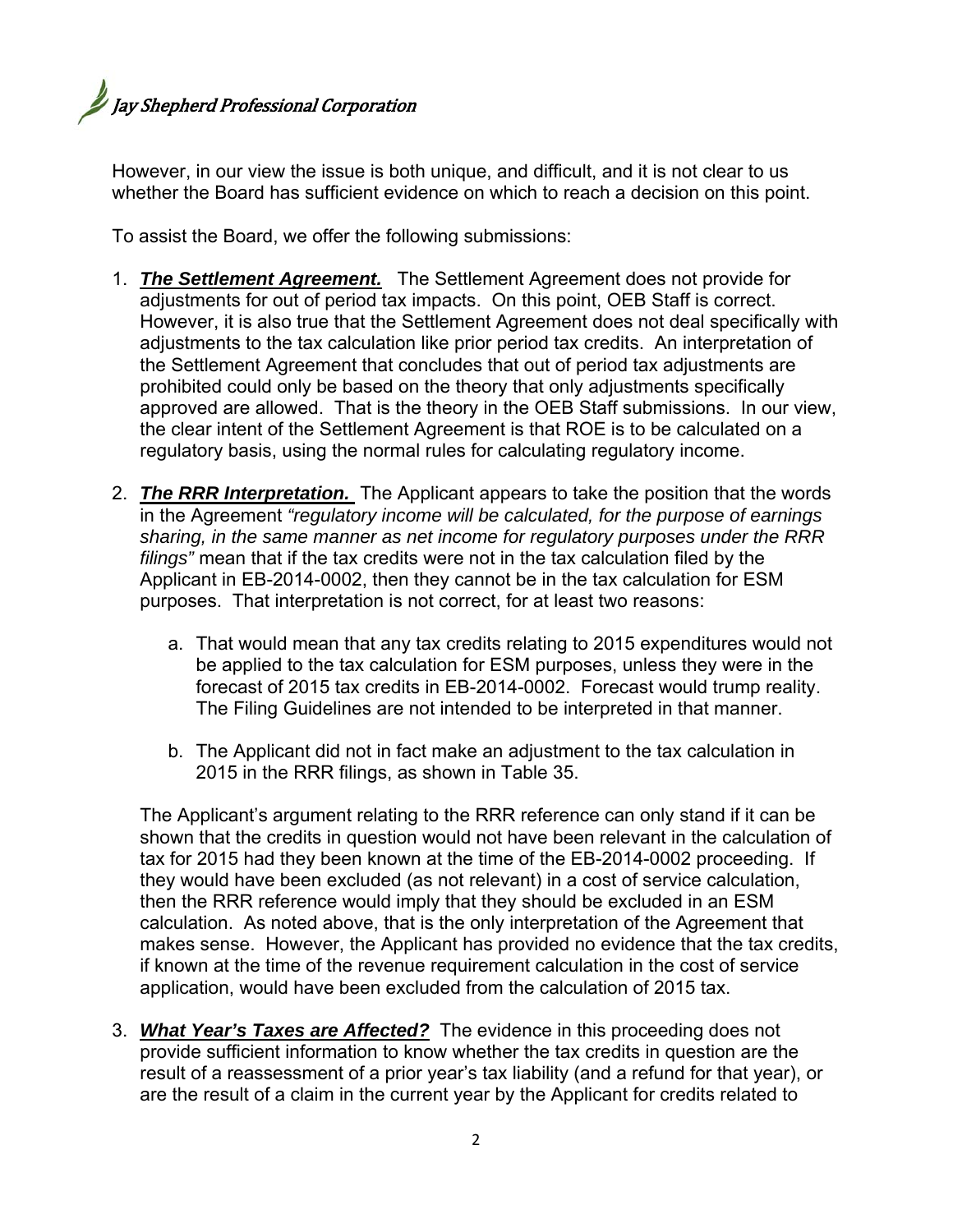amounts spent in a prior year. In the RRR 2.1.5.6 filing, the issue is referred to as a reassessment of a prior year, and at page 44 of the Application it is referred to as a "refund", which implies that it was a reassessment of a prior year's tax liability. On the other hand, if it was the result of a reassessment of prior year tax (as opposed to prior year credits available in 2015), why would it be a part of the 2015 tax calculation in the first place? The evidence does not allow the Board to determine the basis of the credit's relevance to 2015. This is the key to the issue, because:

- a. If the tax "credits" were received by way of a refund cheque in 2015 because of a reassessment of a prior year's tax liability, then in our view they should never have been part of the 2015 tax calculation. They are just a receipt of a prior period amount, and have no relevance to 2015, essentially like payment of a receivable. On an accrual basis, they relate to the prior year. To test that, look at the opposite situation. If CRA claimed that the Applicant had under-calculated their 2014 taxes, and sent them a bill in 2015 for \$550,000 as a result of a reassessment of 2014, neither SEC nor the Board would see that as an amount to be added to taxes payable for the calculation of the 2015 ESM. It is a 2014 tax, and should be part of the 2014 tax calculation. A refund works the same way. The rule is symmetrical. Reassessments usually relate to the year being reassessed, not the year in which they are made.
- b. Conversely, if the tax credits are being claimed on the 2015 tax return because of prior year expenses, then the appropriate comparison is to a loss carryforward being applied to the current year. The Board has been clear that, for ratemaking purposes, a reduction in current year taxes, as a result of carrying forward a loss from a prior year, reduces revenue requirement in a cost of service calculation. For the same reason, a loss carryforward would also reduce tax, and increase ROE, for earnings sharing purposes. The fact that the prior period tax benefit is a tax credit rather than a loss carryforward does not appear to us to make the tax credit different. It is still a prior period tax benefit being applied to a current year tax calculation. It should be included in the ROE calculation as a reduction of the tax payable in 2015.
- c. The conclusion in (b) would be true whether or not the credit arises because of a prior year reassessment (e.g. affecting future tax credits available), or simply arises by operation of law because some credits cannot be utilized when earned. The question to be asked is "Which's year's taxes are being reassessed?" If a reassessment of 2014 results in lower taxes payable in 2014, that relates to 2014 taxes. If a reassessment of 2014 results in a tax credit being available in 2015, then that tax credit relates to 2015 taxes, not 2014 taxes.